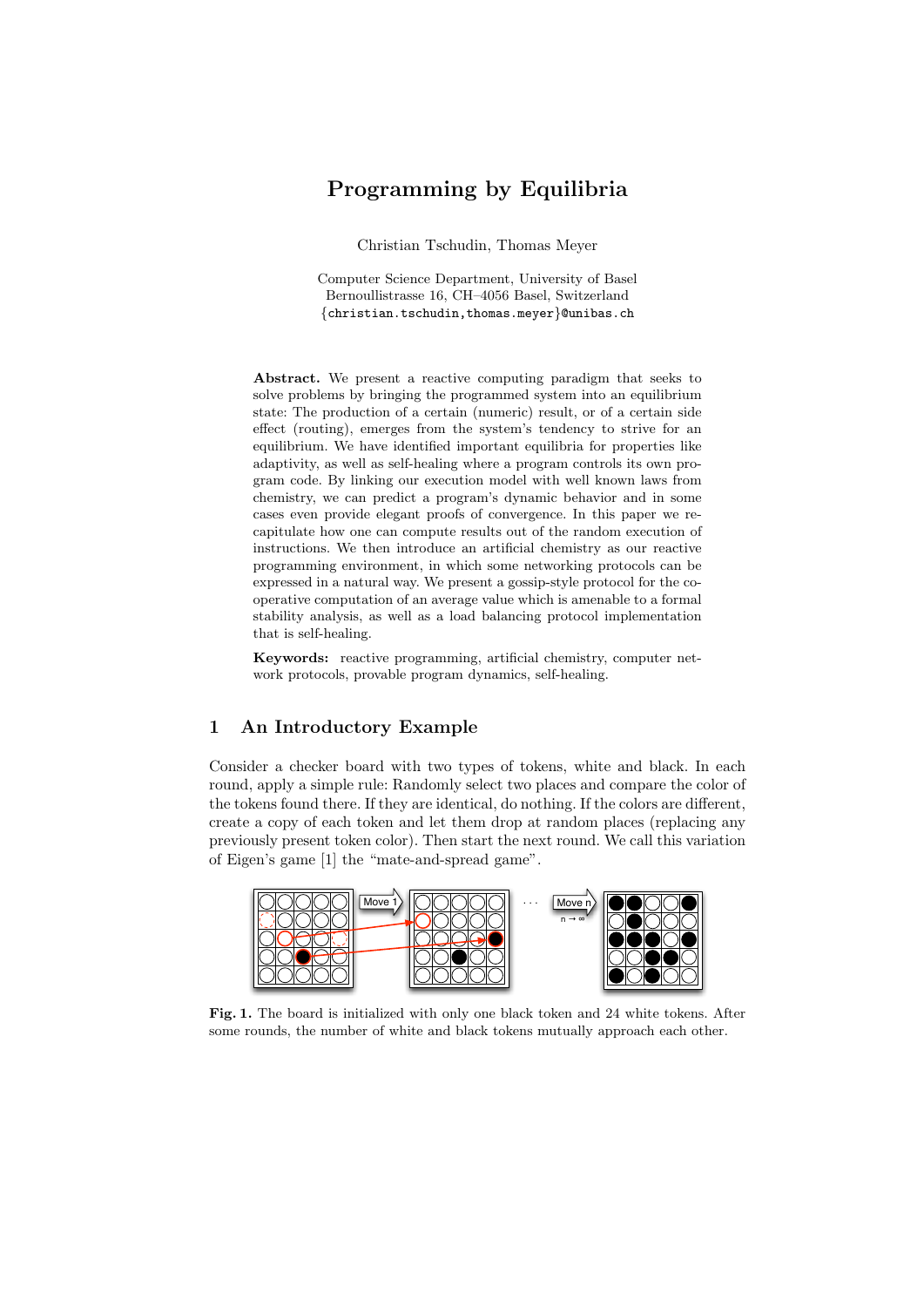If each color is presented at least once in a start configuration, the resulting system will always be the same: No matter of the initial distribution of the tokens, this game strives for an equilibrium where black and white tokens are present with the same abundance as shown in Fig. 2.



Fig. 2. In the mate-and-spread game, the amount of each token type eventually fluctuates around equality.

The microscopic process of a move in this game is random (random selection and random replacement) and we cannot predict the outcome of the next round. However, at the macroscopic level we observe the emergence of an equilibrium.

#### 1.1 An Example of Programs in Equilibrium

We can produce the same system behavior if we turn the passive tokens into active programs. Instead of a central player picking tokens and replacing them if needed, tokens try to bind to (mate with) each other and, if necessary, replace themselves as well as other tokens.

Consider the two "programs" [match x fork fork fork nop match x] and [x fork fork fork nop match x] that represent our tokens from before. Their respective prefixes (see Section 2 for full details) makes them to bind with each other, producing the following intermediate program:

[fork fork fork nop match x fork fork fork nop match x]

The new program's prefix, fork, requests replacement by two copies of itself, with the second and third symbol being the new header symbols. Surprisingly, both resulting programs will be identical and read as follows:

#### [fork nop match x fork fork fork nop match x]

The next step, for each of these programs, is again the copy-yourself operation, leading to two different programs, namely [nop x fork fork fork nop match x] and [match x fork fork fork nop match x]. The nop prefix is simply executed (doing nothing), and we end up with the two programs we started with, except that now we have them twice.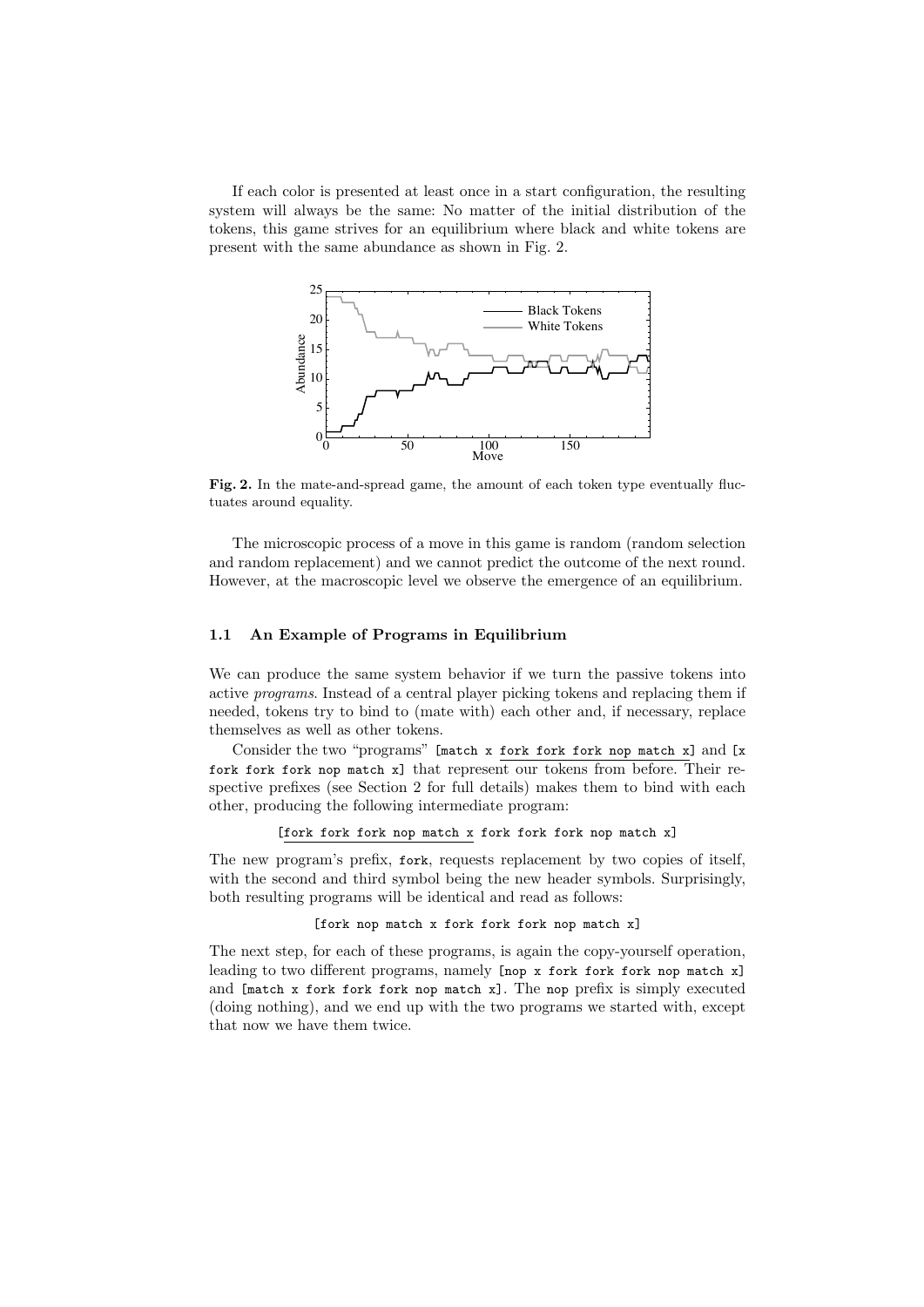These programs are "Quines"<sup>1</sup> , as they regenerate, and even duplicate themselves. This system would grow unboundedly, wherefore we add the rule that new programs (created out of fork or match) replace other programs in the system randomly. Such a system will behave like the mate-and-spread game from above, always approaching an equilibrium where both types of programs are present in the same quantities. That is: even if we destroy all copies of one program type except one, the system will recover and "heal itself".

As simply as the logic of these prefix programs looks, there are still some elements to examine in more detail. Does, for a given set of initial program types, an equilibrium exist? Such proofs, especially as they relate to the dynamics of program execution, are quite hard to achieve in ordinary sequential programming. By studying our prefix programs above as a chemical reaction network, however, we can use well-known perturbation analysis tools to predict the macroscopic behavior, iff we carefully craft the scheduling of program execution.

#### 1.2 Structure of this Paper

In Sect. 2, we expand a little more on the prefix programming language used in our approach and demonstrate a simple computation task for an artificial chemistry. Section 3 introduces a program scheduling that observes the chemical "law of mass action". Section 4 presents a load balancing protocol for which we prove the existence of the desired equilibrium and which, moreover, is a selfhealing protocol implementation.

# 2 Prefix Programs (Fraglets)

We call tiny programs that bind with each other and rewrite themselves "fraglets", which stands for a small fragment of a computation. Fraglets react with other fraglets akin to molecules in chemistry. In this section, we provide a condensed description of the Fraglets language [2, 3], an artificial chemistry [4], whose corresponding chemical machine is executable and which serves as a simple platform to run "chemical programs".

Each fraglet  $s \in \mathcal{S}$ , is a string of symbols over a finite alphabet  $\Sigma$ . The first symbol of the string defines the string rewriting operation applied to this molecule by the virtual chemical machine: The prefix can be thought of an assembler instruction. The following list shows some of these instructions and their actions:

<sup>&</sup>lt;sup>1</sup> after the philosopher and logician Willard van Orman Quine (1908–2000) who studied indirect self-reference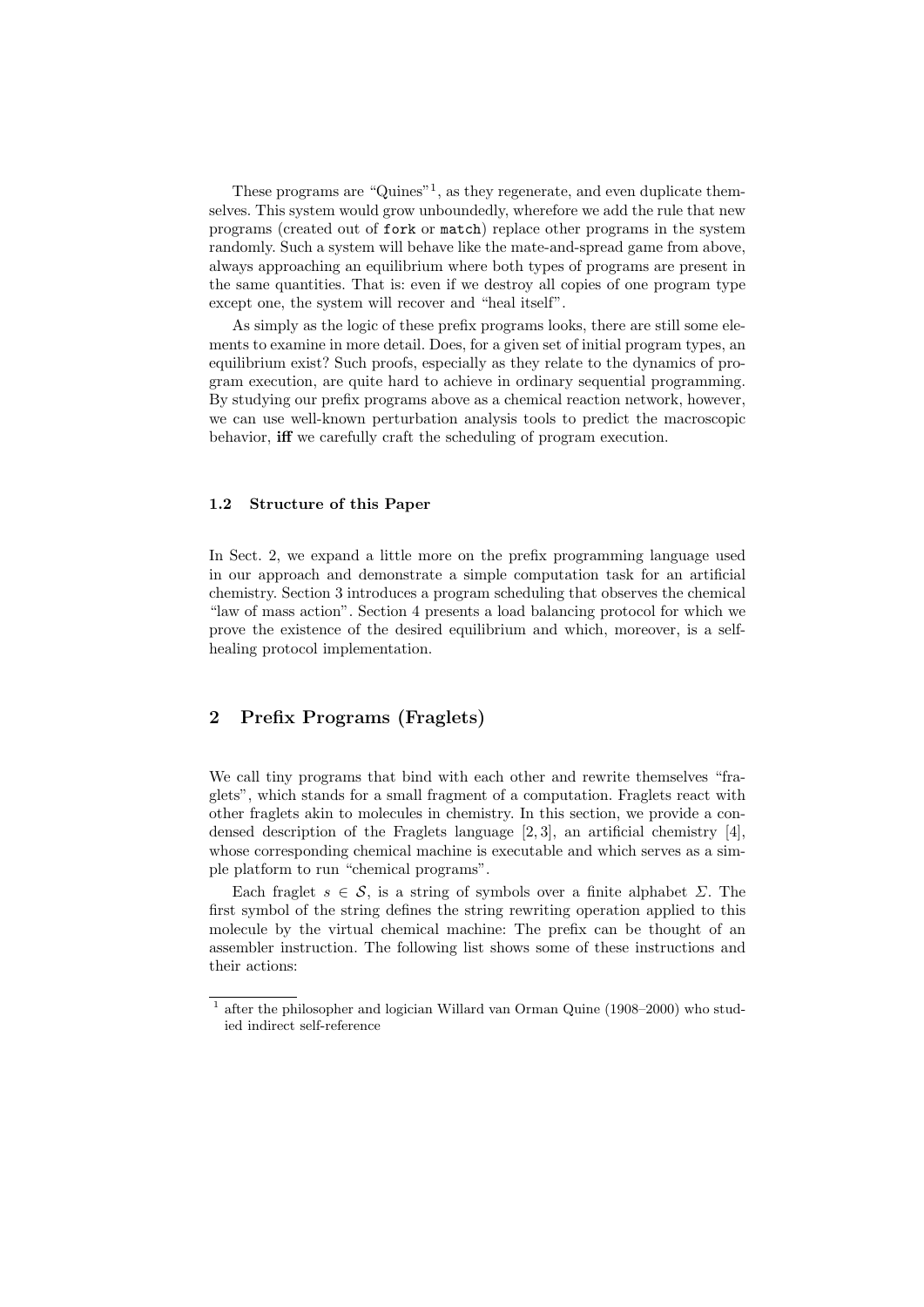$$
[\text{match } \alpha \Phi] + [\alpha \Omega] \longrightarrow [\Phi \Omega]
$$
\n
$$
[\text{matchp } \alpha \Phi] + [\alpha \Omega] \longrightarrow [\text{matchp } \alpha \Phi] + [\Phi \Omega]
$$
\n
$$
[\text{fork } \alpha \beta \Omega] \longrightarrow [\alpha \Omega] + [\beta \Omega]
$$
\n
$$
[\text{nop } \Omega] \longrightarrow [\Omega]
$$
\n
$$
[\text{send } k \Omega]_i \longrightarrow [\Omega]_k \text{ if } i \text{ and } k \text{ are neighbor nodes}
$$

 $\alpha, \beta \in \Sigma$  are arbitrary symbols,  $\Phi, \Omega \in \Sigma^*$  are symbol strings and  $i, k \in V$  are network nodes, or metaphorically, reaction vessels. Molecules starting with match or any non-instruction identifier are in their normal form. The match instruction can be used to join two molecules inside the same vessel by concatenating the second to the first after removing the processed headers. Subsequent instructions immediately reduce the product further until they again reach their normal form. For example, the two molecules [match pkt send  $n_2$  pkt] and [pkt data] in node  $n_1$  imply the following reaction:

$$
\begin{array}{ccc} & [{\tt match\, \, \, \tt{pkt\, \, send\,} } n_2 \, \tt{pkt} ]_{n_1} + [{\tt pht\, \, data}]_{n_1} \\ & \longrightarrow \, [{\tt send\,} n_2 \, {\tt pht\, \, data}]_{n_1} \\ & ({\tt transmission\, \, to\, \, neighbor\, \, n_2}) & \longrightarrow [{\tt pht\, \, data}]_{n_2} \end{array}
$$

Such a chemical language allows us to "program" a reaction graph: Computation is realized by discrete string rewriting steps inside a node, but also across a network of nodes, spanning a global reaction network.

#### 2.1 Chemically Computing an Average Value

In the following we present a chemical implementation of a gossip-style protocol in Fraglets that makes use of a chemical equilibrium in order to compute the average of values stored in distributed nodes (see [5] for other gossip protocols).

In each node of a network, and for each of its neighbors  $k$  we inject one instance of the following "shuttle service" fraglet:  $[\text{matchp X send } k X]$ . The input value to the computation is represented by the initial number of  $X$  molecules. Thus, in each node, we place as many  $X$ -molecules as the  $x$  value reads. The linkspecific shuttle service fraglets<sup>2</sup> compete for the local  $X$  molecules in a random fashion and, when reacting, transfer one of them to the corresponding neighbor node. These fraglets build a virtual reaction network that spans over all network nodes.

In order to illustrate the principle of our protocol, we carried out an OM- $NeT++ [7]$  simulation in the network depicted in Fig. 3. We initialized node 1 with 1000 molecules of type  $X$ ; all other nodes contain no  $X$  molecules at the beginning of the simulation. Figure 4 shows how the value of each node asymptotically converges to the expected average of  $x_i(t \to \infty) = 250$  (see Sect. 3.2, and [8] for a formal convergence proof).

<sup>&</sup>lt;sup>2</sup> For a variant of the protocol where the nodes do not require information about their neighbors, see [6]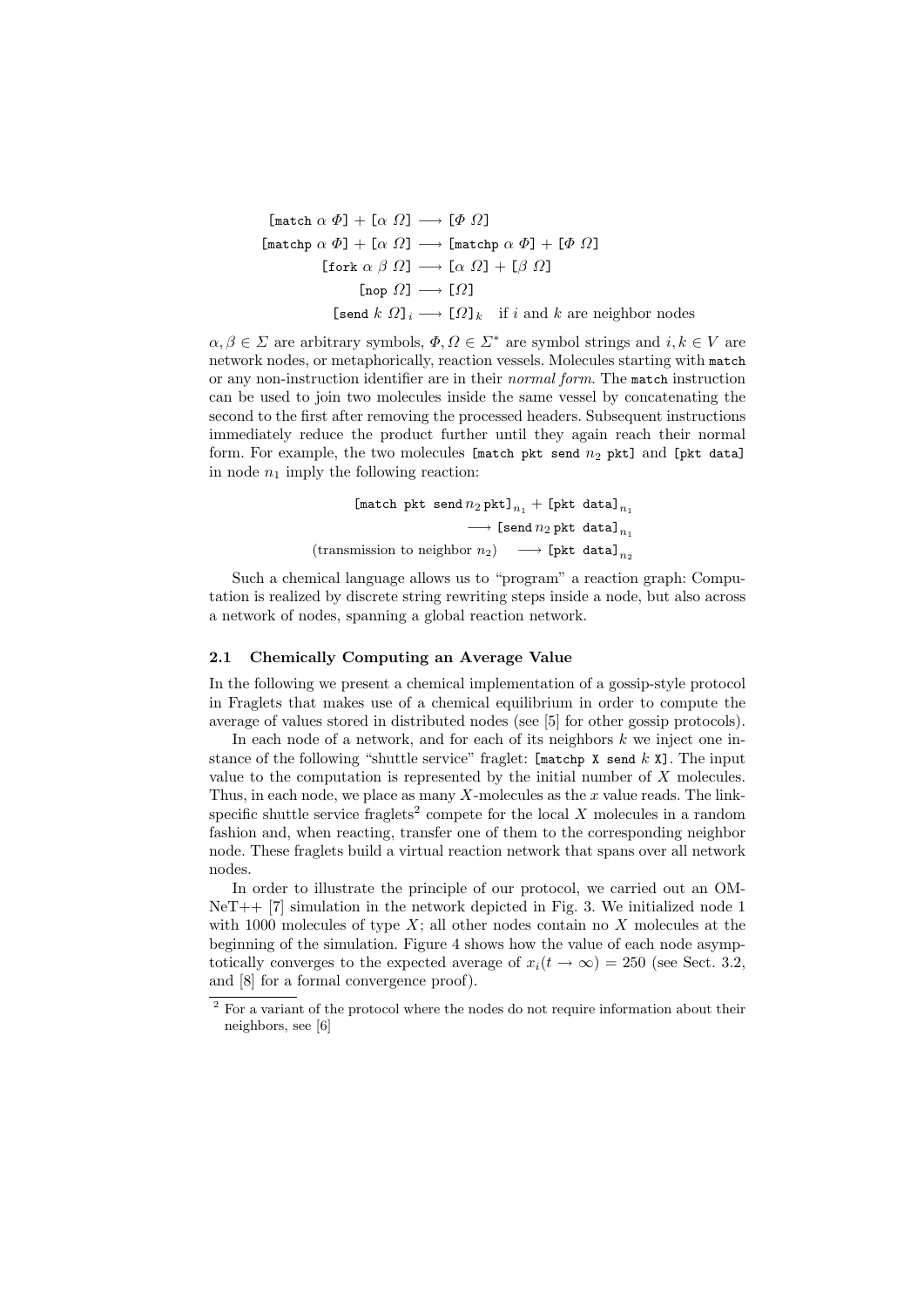

Fig. 3. The chemical protocol calculates the average concentration of X molecules in a network of virtual reaction vessels.



Fig. 4. Simulation of the chemical averaging protocol (Fraglets program run), and analytic prediction using a deterministic ODE model.

# 3 "Chemical" Scheduling and System Equilibrium

In the previous, distributed computation example, the system would not strive for an equilibrium if all network nodes would send  $X$ -molecules as fast as possible. An appropriate scheduler has not only to decide which reaction is executed next, but also when the reaction occurs. In this section we present a scheduling algorithm for Fraglets that helps us designing equilibrium solutions.

One scheduling algorithm that was proposed by Gibson and Bruck [9] for artificial chemistries, is based on laws discovered in statistical mechanics [10]: Molecules in a reaction vessel undergo Brownian motion, which leads to collision events. The more molecules there are in a given volume, the more frequently they collide. Consequently, in a reaction vessel of constant volume, the reaction rate is proportional to the product of the reactant's concentrations. This relation is known as the law of mass action [11].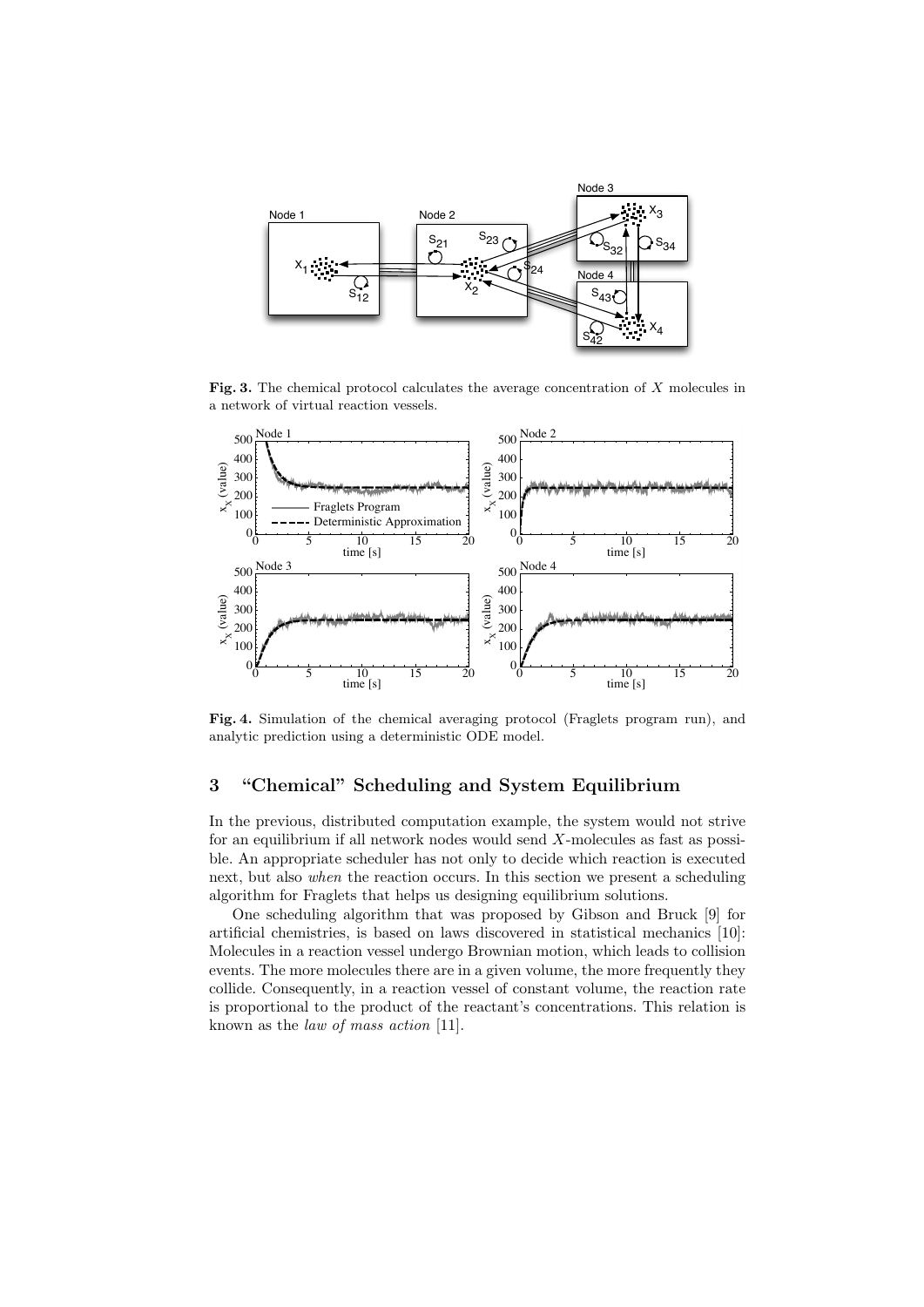The algorithm of Gibson and Bruck, which we adopted for our scheduler, calculates the next occurrence time for each reaction  $r$  individually. First it counts the combinatorial number of potential collision partners, i.e. the product of the reaction's reactant (input molecule) concentrations:

$$
a_r = \prod_{i=1}^n x_i^{\alpha_{ir}} \tag{1}
$$

where  $n$  is the number of molecule types,  $x_i$  is the concentration of molecule type i, and  $\alpha_{ir}$  denotes the number of molecules of type i that are consumed by reaction  $r$ .

The Gibson-Bruck algorithm then draws an exponentially distributed random variable to determine the reaction interval of  $r$  based on the number of possible collision partners:

$$
\tau_r \sim \text{Exp}\left(\frac{1}{a_r}\right) \tag{2}
$$

After reaction  $r$  has been executed at time  $t_{\text{now}}$ , its next occurrence time is computed as

$$
t_{r,\text{next}} = t_{\text{now}} + \tau_r \tag{3}
$$

In our implementation the so calculated occurrence times of all reactions are sorted into a priority queue. In a simple loop, the scheduler continuously extracts the first element from the queue, executes the corresponding reaction and computes the new reaction time according to (3). Between two reactions, the reaction vessel sleeps for a well-defined, but inherently stochastic, idle time.

#### 3.1 Deterministic Approximation of the System Dynamics

Despite the randomness of the reactions on the microscopic level, and because of the forced idle time of the CPU, we can make predictions about the dynamic behavior of such an artificial chemistry. We approximate the reaction rate by only considering the mean value of the reaction interval  $\langle \tau_i \rangle$ :

$$
v_r = \prod_{i=1}^n x_i^{\alpha_{ir}} \tag{4}
$$

This rate reflects the macroscopic law of mass action. We translate the discrete set of reactions  $R$  into a continuous ODE (ordinary differential equation) model:

$$
\dot{\boldsymbol{x}}(t) = \mathbf{N}\boldsymbol{v}(t) \tag{5}
$$

where  $\dot{\boldsymbol{x}}(t) = (\dot{x}_1(t) \dot{x}_2(t) \cdots \dot{x}_n(t))^T$  is the vector of the time derivatives of all molecule concentrations, N is the stoichiometric matrix  $(N = [\gamma_{ij}]$  where  $\gamma_{ij}$ denotes the net number of molecules of type  $s_i$  that are generated by reaction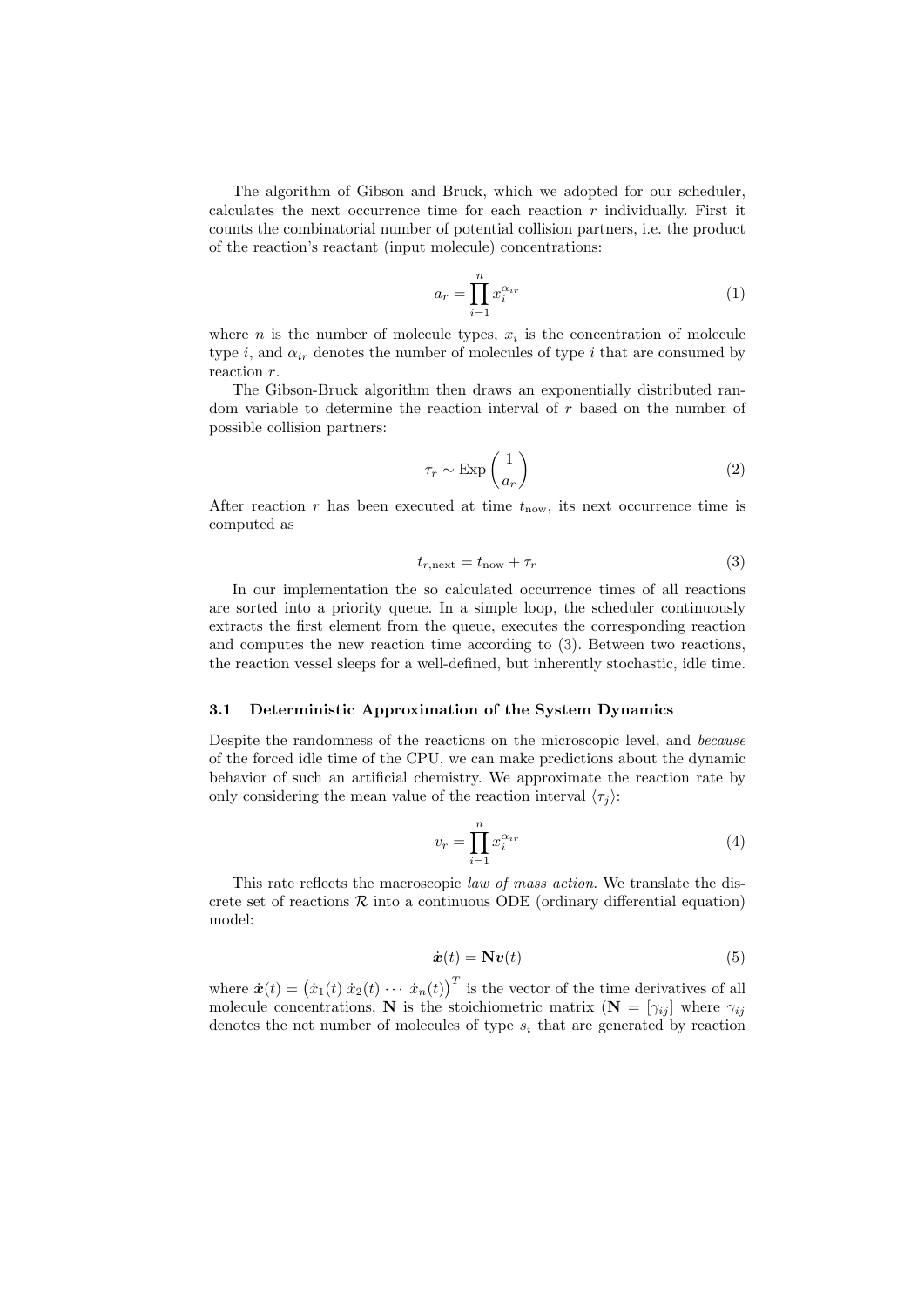$r_j$ ), and  $\boldsymbol{v}(t)$  is the vector of reaction rates  $\boldsymbol{v}(t) = (v_1(t) v_2(t) \cdots v_m(t))^T$  with  $v_r$  according to (4).

Based on such a traditional description of chemical kinetics, we are able to analyze the system's behavior and analyze properties like the development of concentrations in time, finding equilibria and analyzing their stability.

#### 3.2 Perturbation Analysis

From the ODEs of a reaction system, there is a small step towards finding its equilibria (or fixpoints). If the chemical reaction system strives for an equilibrium, the number of molecules in equilibrium,  $x^*$ , do not change anymore. Thus, in (5) we set  $\dot{x} \equiv 0$ . For the averaging example in Sect. 2.1, we can show that there is a single fixpoint

$$
x_i^* = \frac{\sum_{k=1}^N x_k^*}{N} = \langle x^* \rangle \tag{6}
$$

where the value  $x_i$  in each node equals the average value (N: number of network nodes).

To prove that the fixpoint is stable when disturbed by a small perturbation, we linearize the system around the fixpoint by calculating the Jacobian matrix:

$$
J = \left[\frac{\partial \dot{x}_i}{\partial x_j}\right] \tag{7}
$$

The fixpoint is stable if the real part of all eigenvalues of the Jacobian, evaluated at the fixpoint, are smaller than zero. See [8] for the complete stability analysis of the averaging example.

# 4 A Self-Healing Protocol

In Sect. 1 we introduced a simple self-duplicating Quine in Fraglets. Such a Quine can easily be converted into one that processes some data stream while replicating itself (see [12] for more details). We now make use of such Quines as building blocks in order to assemble a self-healing protocol that balances a packet stream over two different network paths such that packet loss is minimized.



Fig. 5. In the self-healing load balancing protocol, packet streams control the replication of code.

As depicted in Fig. 5, we inject packets ( $=$ fraglets) at rate r into the source node where two quines, one for each path, compete for them and send them over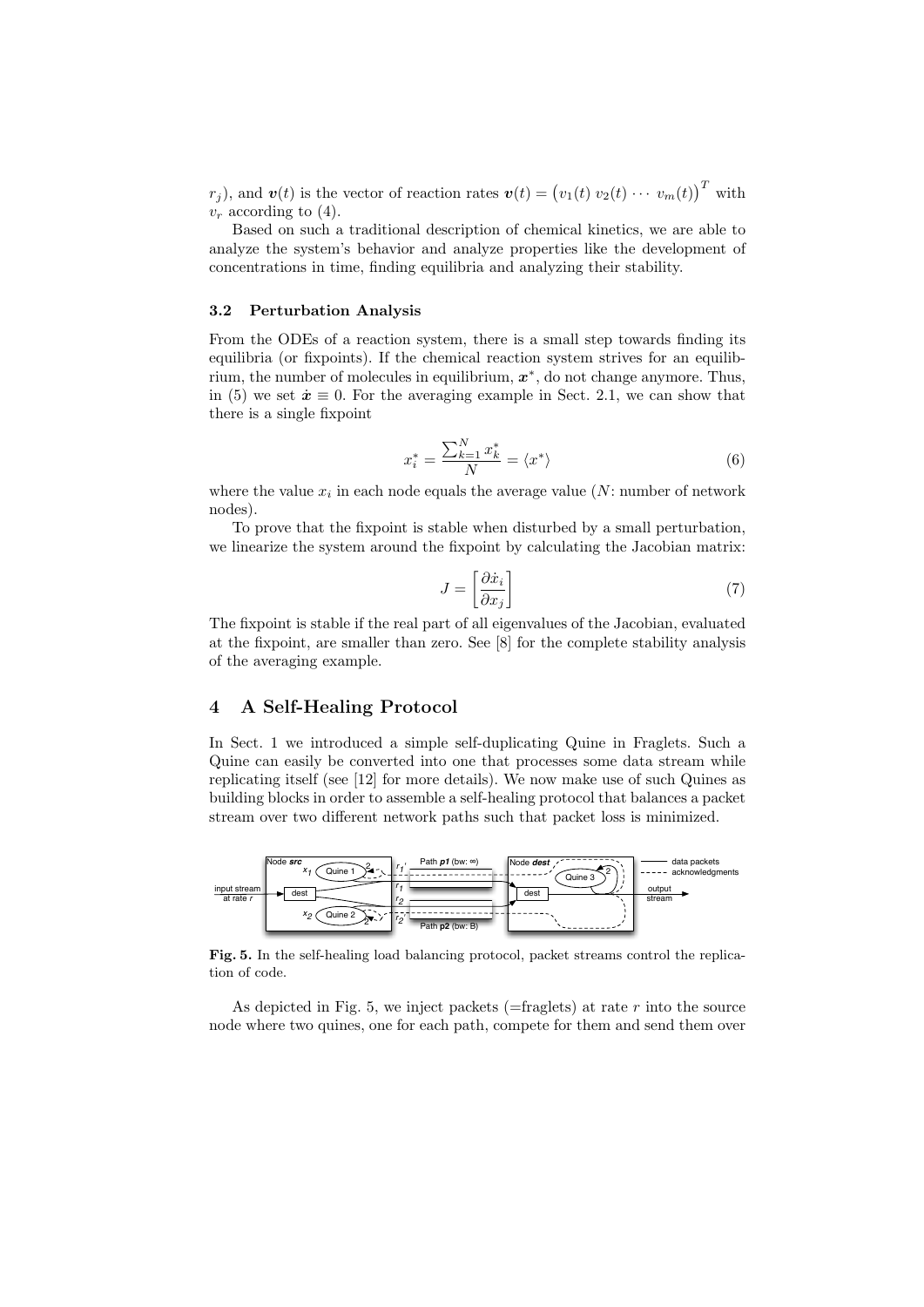the corresponding paths. Instead of replicating as fast as possible, the quines depend on and react with acknowledgment packets. These acknowledgments are sent back over the reverse path by the third quine in the destination node, which also delivers the original packets to the data sink.

#### 4.1 Formal Convergence Proof

This simple scheme leads to a perfect packet balance among the two paths, matching the available bandwidths. When the source node's reaction vessel is saturated, its molecules either belong to quine 1 or 2, as other molecules have been squeezed out. Let's denote the relative concentrations by  $x_1$  and  $x_2$ , respectively, satisfying  $x_1 + x_2 = 1$ . Since replication is triggered by received acknowledgments, these concentrations are  $x_1 = r'_1/(r'_1 + r'_2)$  and  $x_2 = r'_2/(r'_1 + r'_2)$ where  $r'_n$  is the rate of acknowledgments received over path  $pn$ .

Let's assume that the bandwidth of  $p_1$  is infinite whereas  $p_2$  drops packets exceeding a rate of  $B$  packets/s. We examine the overload situation where the total rate  $r > 2B$ . Consequently, the rate of acknowledgments is  $r'_1 = r_1$  and  $r'_2 =$  $min(r_2, B)$ . Due to the law of mass action, the fraction of packets sent over p1 is proportional to the concentration of quine 1:  $r_1 = x_1 r = r_1 r/(r_1 + \min(r_2, B)).$ Hence

$$
r_1 = r - B \text{ and } r_2 = r - r_1 = B \tag{8}
$$

Quine 2 reduced its concentration so as to only forward packets up to the bandwidth limitation of path  $p$ 2, as was to be proved.

#### 4.2 Surviving Code Attacks

Like in the computation example based on the gossip-style protocol, our load balancing protocol reaches a (chemical) equilibrium. Deviations from the equilibrium, for example by lost molecules on a network path, are compensated by increasing the population of quines that forward packets over the opposite path. Moreover, the code itself is organized in circuits of self-replicating molecules: If we forcefully destroy some code, the system will eventually regenerate it and, after some transition time, autonomously finds back to the equilibrium state. In fact, packet loss as well as code loss are treated by the same mechanism and in the same way.

Figure 6 depicts the protocol's response to such a code deletion attack<sup>3</sup>, simulated in OMNeT++ for  $r = 200$  pkts/s and  $B = 40$  pkts/s and the network topology shown in Fig. 5. At  $t = 50$  s we remove 80% of all molecules from the source vessel: The code regenerates itself within 10 s while the traffic distribution  $r_1/r_2$  remains unchanged.

<sup>&</sup>lt;sup>3</sup> Code mutations can also be caught by mapping them onto code deletion events using a simple instruction encoding guarded by a parity-bit.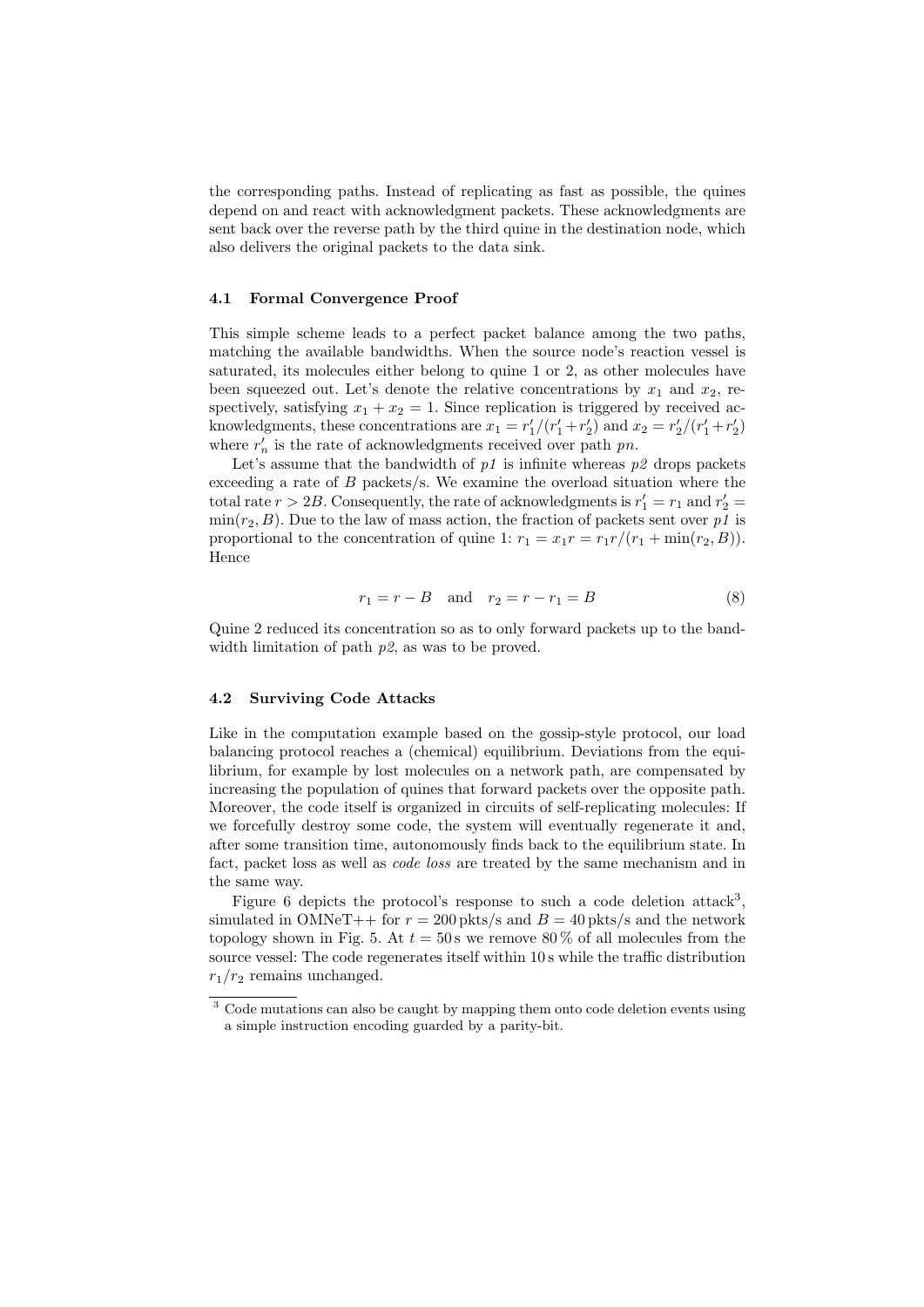

Fig. 6. Simulation of self-healing load balancing quines: Relative concentration of forwarding code in node *src* during a deletion attack, and the corresponding packet forwarding rate (unaffected) of the quines.

### 5 Conclusions

Representing a solution to a computation as an equilibrium of a dynamic system, lets the system "automatically" strive for this solution, starting from an unbalanced initial configuration (=input value) and tolerating perturbations during the execution.

We have demonstrated in this paper such an approach by showing a prefix programming language that permits to define artificial chemical reaction networks. Imposing a special scheduling of discrete instructions that is compatible with the "law of mass action", we obtain systems that can be described by continuous functions and whose dynamics is amenable for a formal perturbation analysis.

Finally, by abandoning the strict distinction between code and data, one can create reaction networks which regulate their own "code replication" as for example produced by Quine programs. This permits to write programs that provably strive for code equilibrium, which is another way of saying that a program has become self-healing.

### Acknowledgments

This work has been partially supported by the Swiss National Science Foundation and the European Union, through SNP Project Self-Healing Protocols and FET Project BIONETS, respectively.

## References

- 1. Eigen, Manfred und Winkler, R.: Das Spiel. Piper (1975)
- 2. Fraglets home page http://www.fraglets.net.
- 3. Tschudin, C.: Fraglets a metabolistic execution model for communication protocols. In: Proc. 2nd Annual Symposium on Autonomous Intelligent Networks and Systems (AINS). (2003)
- 4. Dittrich, P., Ziegler, J., Banzhaf, W.: Artificial chemistries a review. Artificial Life 7(3) (2001) 225–275